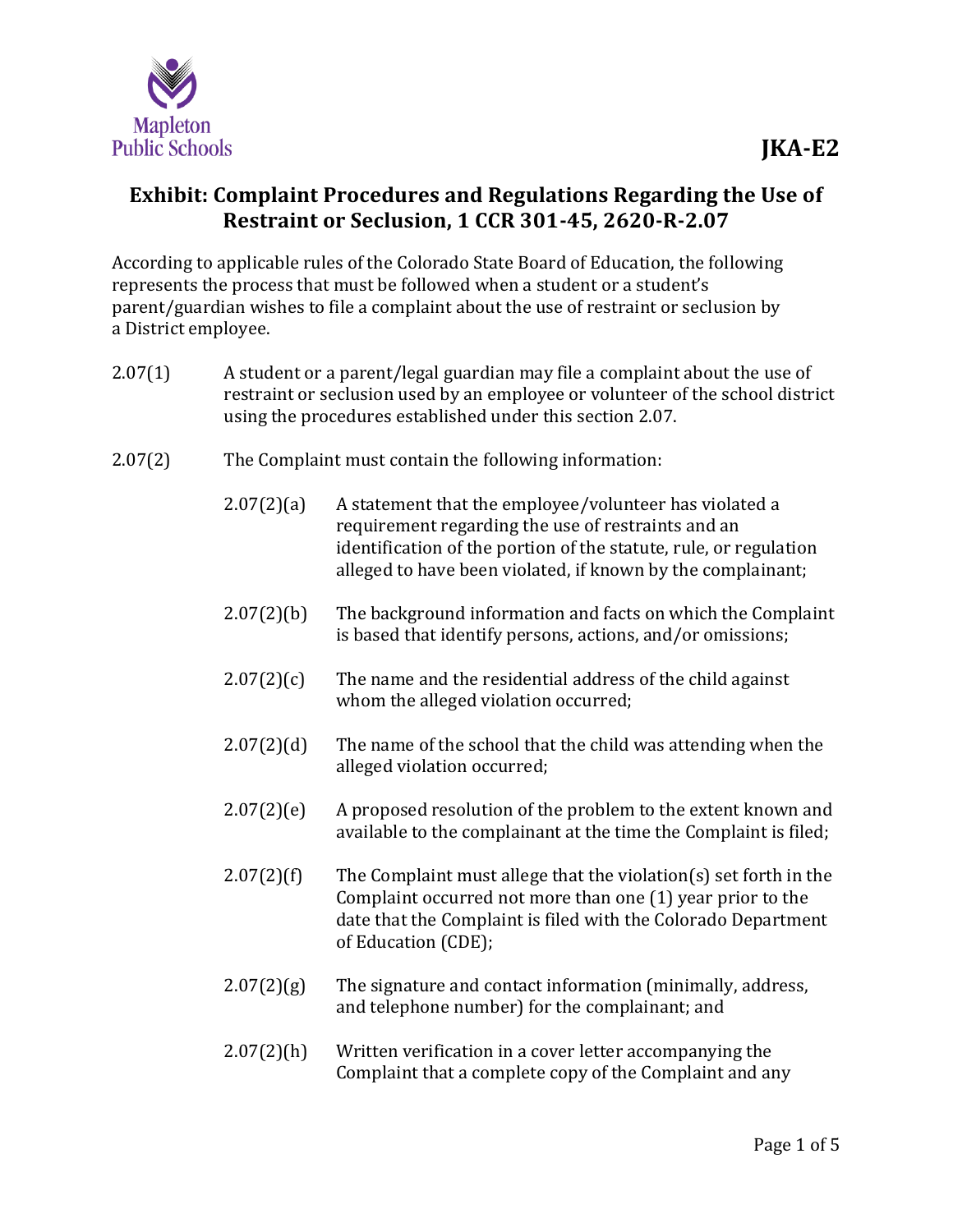

attachments have also been mailed, hand-delivered, or delivered by other secure method to the school district.

2.07(3) The Complaint, including any attachments, must be mailed, hand-delivered, or delivered by other secure method to the IDEA State Complaints:

> IDEA Part B State Complaints Officer Colorado Department of Education Exceptional Student Leadership Unit, Dispute Resolution Office 1560 Broadway, Suite 1175 Denver, Colorado 80202

Additionally, as noted in paragraph 2.07(2)(h) above, a complete copy of the Complaint, including any attachments, must also be mailed, hand-delivered, or delivered by other secure method to the school district serving the student.

- 2.07(4) Complaints involving children with disabilities:
	- 2.07(4)(a) If the State Complaints Officer determines that the Complaint alleges a violation of the IDEA or its implementing regulations in 34 CFR Part 300, then the Complaint shall be processed through CDE's IDEA dispute resolution process. In these cases, the State Complaints Officer shall also have the authority to investigate and process a Complaint alleging improper use of seclusion and restraints in accordance with the timelines and procedures outlined in these rules.
	- 2.07(4)(b) If the State Complaints Officer determines that the Complaint does not meet the criteria under section 2.07(4)(a), he or she shall refer the Complaint to the Restraint Complaints Officer (RCO) within five (5) calendar days of receiving the Complaint and shall notify the complainant in writing of this referral.
	- $2.07(4)(c)$  Nothing in this subsection shall require the complainant to submit an additional Complaint directly to the RCO.
- 2.07(5) The Complaint shall be considered properly filed with the Department when it is received in CDE's Dispute Resolution Office and satisfies paragraph 2.07(2) above. A Complaint, once filed, will not be accepted for investigation if the CDE does not have jurisdiction (i.e., authority) to investigate; or if the Complaint does not set forth sufficient grounds on which to grant relief.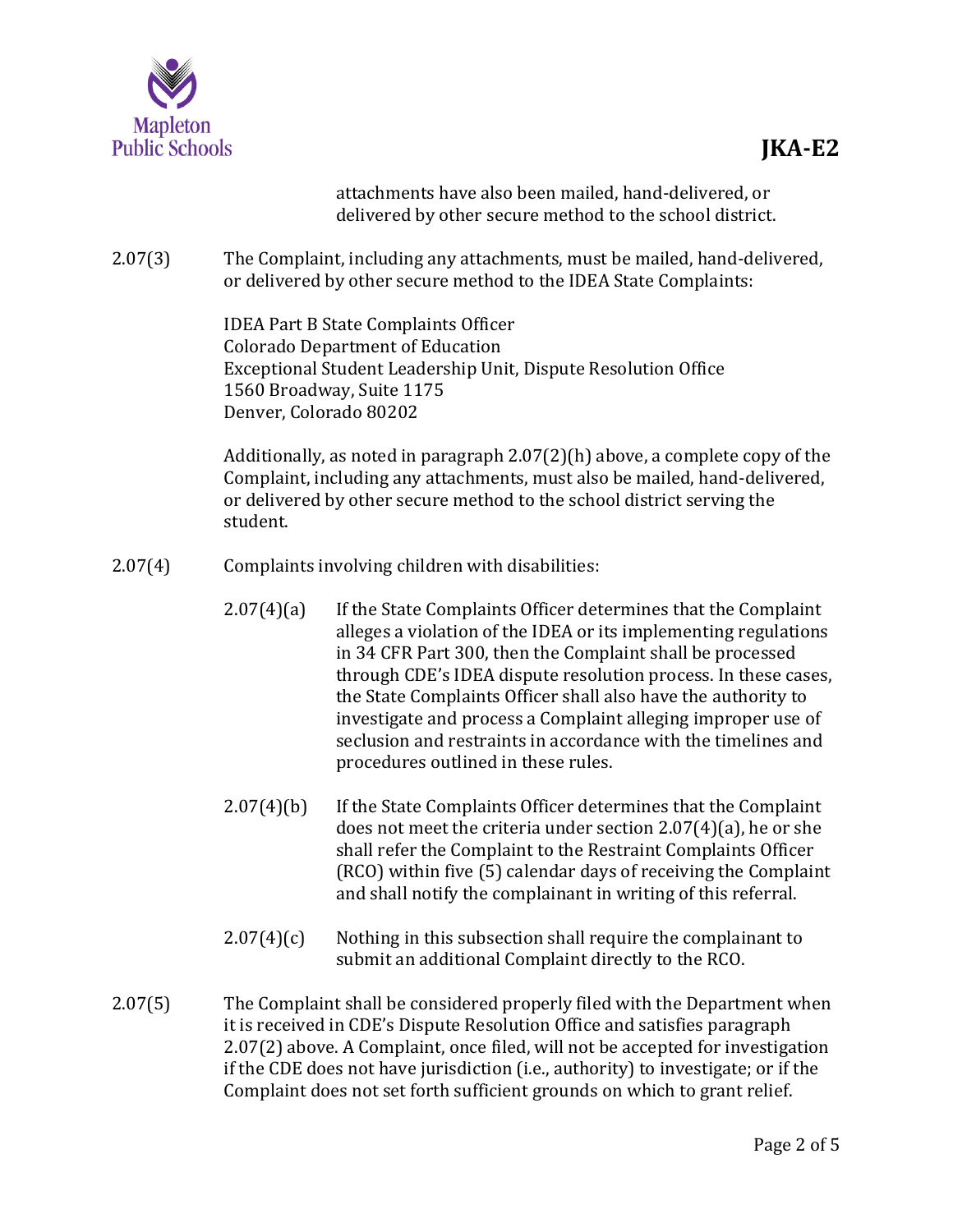

- 2.07(6) Within ten calendar (10) days of receipt of the Complaint, the RCO shall decide to accept or reject the Complaint for investigation and notify the complainant in writing. If the Complaint was sent via mail, the RCO's decision shall be postmarked by the 10th day. If the Complaint is accepted, the RCO shall:
	- 2.07(6)(a) Notify the complainant of receipt and acceptance of the Complaint;
	- 2.07(6)(b) Notify, by certified or overnight mail, the school district of each and every allegation contained in the Complaint together with a complete copy of the Complaint; and
	- $2.07(6)(c)$  Initiate an investigation concerning the allegations contained in the Complaint.
- 2.07(7) Complaint Timelines:
	- 2.07(7)(a) Response: Within fifteen (15) calendar days of receiving the RCO's notification of the Complaint, the school district may file a Response to the Complaint and provide information which it deems necessary or useful for the RCO to consider in conducting a thorough investigation. If the school district fails to timely respond to an allegation, the RCO may, in his/her sole discretion, deem the allegation admitted.

The Response is due by 5:00 p.m. on the date due. The school district shall provide any written Response to the RCO and also a complete copy of the Response, including any attachments, to the complainant unless doing so would violate relevant laws regarding confidentiality. The school district shall provide the RCO with a legible copy of the written tracking receipt which verifies that a complete copy of the Response, including any attachments, was sent by certified or overnight mail to the complainant.

2.07(7)(b) Reply: Within ten (10) calendar days of delivery of the response, the complainant may file a written Reply to the school district's Response, including any attachments, in support of his/her position. The complainant shall provide any written Reply to the RCO at the address identified in paragraph 2.07(3), above, and also provide the RCO by 5:00 p.m. on the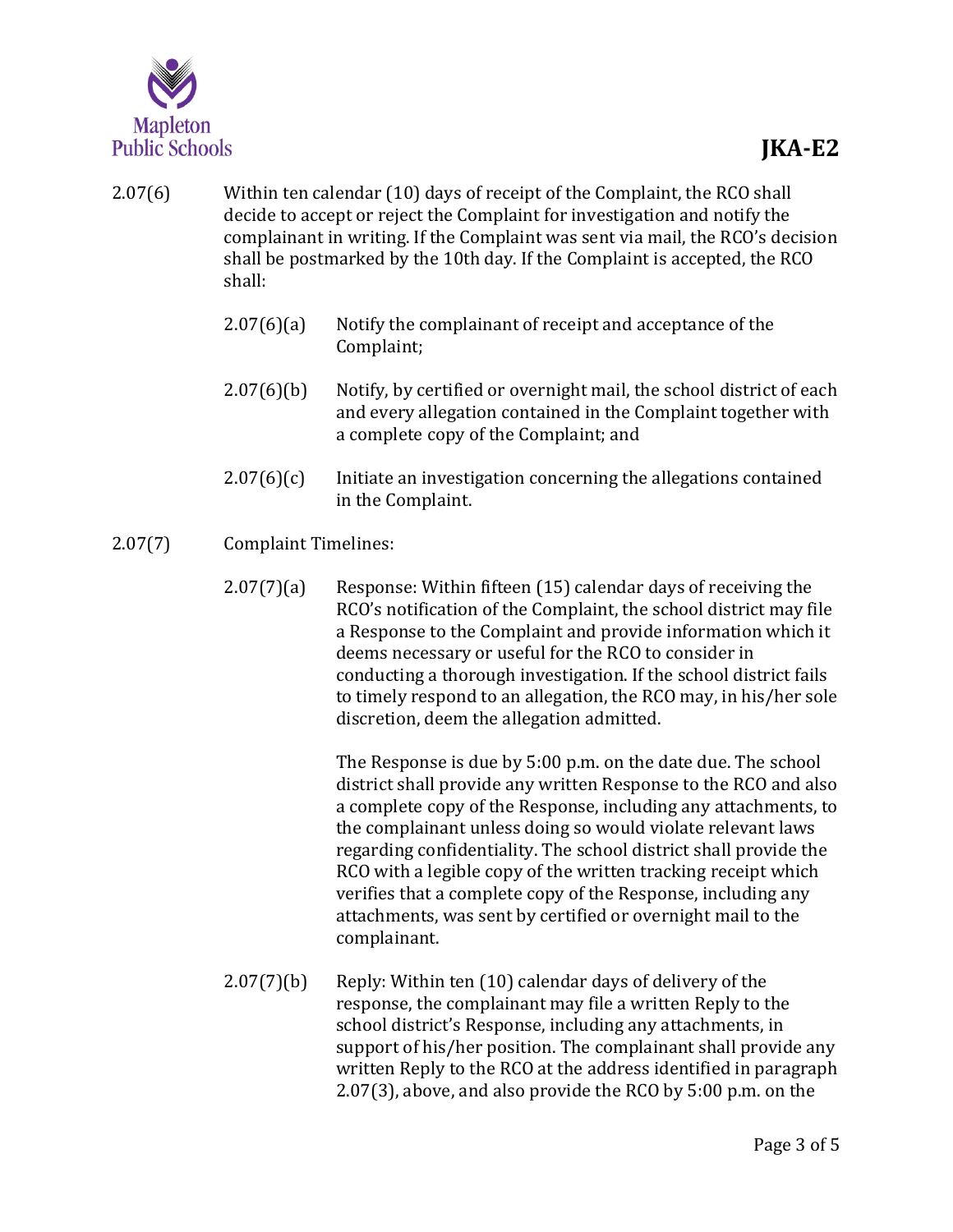

date due with written verification that a complete copy of the Reply, including any attachments, was also mailed or handdelivered to the school district.

The Response and Reply must be delivered by 5:00 p.m. on the date due to the office of the RCO and not merely postmarked by the due date. If the Response or Reply is untimely, the RCO may, within his or her sole discretion, refuse to consider the late document.

- $2.07(7)(c)$  Timeline Extensions: If the RCO finds that exceptional circumstances exist with respect to a particular Complaint, the RCO may, in his or her sole discretion, extend for a reasonable period of time, any of the timelines set forth in these Complaint procedures. Any request and extension of a timeline must occur prior to expiration of the timeline and shall be documented in a written order issued by the RCO prior to the expiration of the timeline and mailed to the parties. The RCO does not have authority to extend the regulatory statute of limitations of one (1) year described in Section 2.07(2)(f) above.
- $2.07(7)(d)$  If one or more due dates in the process fall on a weekend or a State holiday, the due date shall be the next calendar day following a weekend or State holiday if the due date is on a weekend or State holiday.
- 2.07(8) Complaint Investigations:
	- 2.07(8)(a) The Complaint investigation may include, but is not limited to: an onsite investigation; request(s) that the complainant or school district provide additional information; and request(s) to review records in the possession of either party.
	- 2.07(8)(b) Any time after a Complaint is filed and before the Complaint is resolved, the RCO may recommend a school district undertake immediate action in an extraordinary situation when it is imperative to do so in order to protect the rights, health, or safety of any student.
	- $2.07(8)(c)$  The CDE, through the RCO, shall have sixty (60) calendar days from the date of receipt of the properly filed Complaint, to